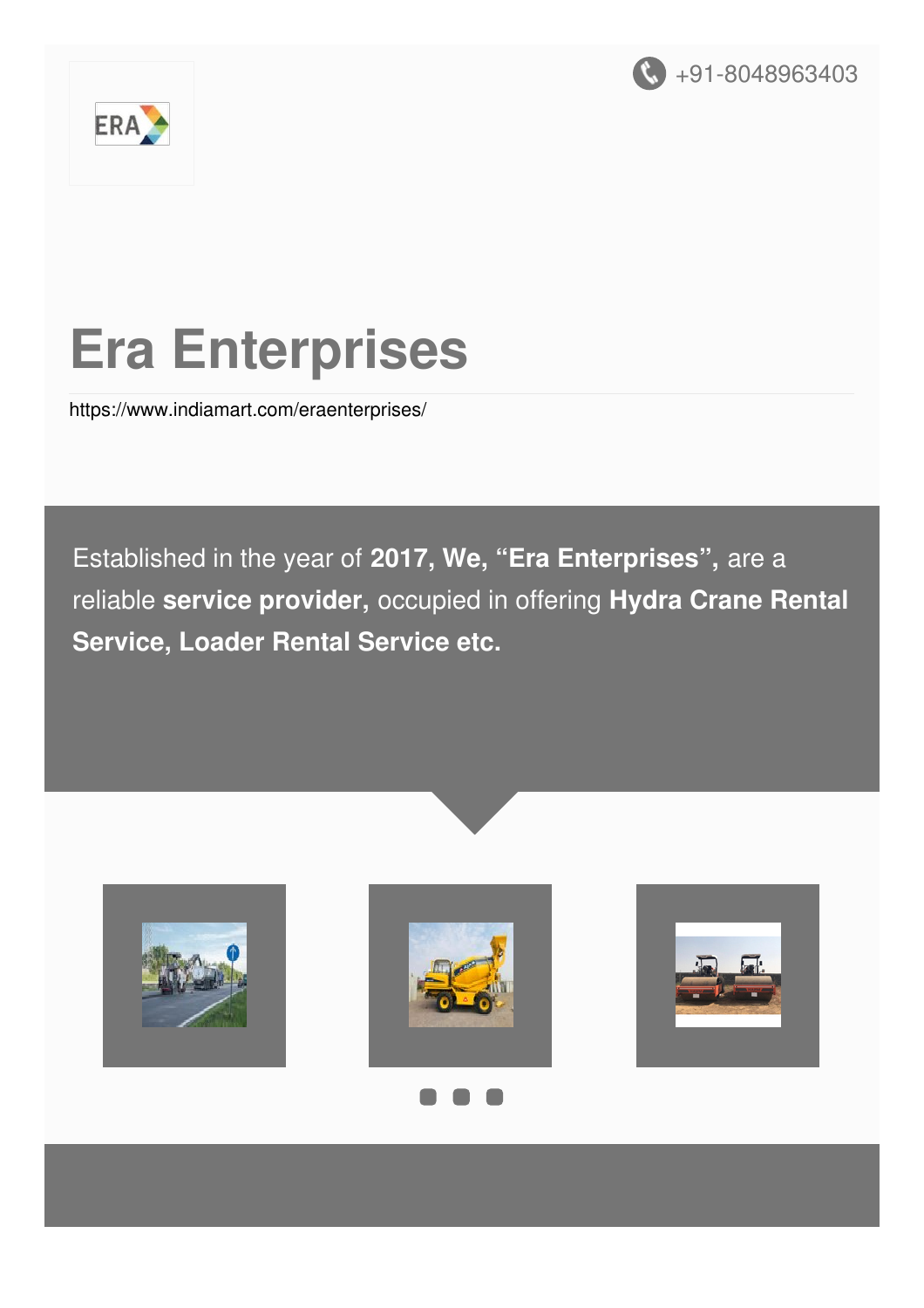### About Us

Established in the year of **2017, We, "Era Enterprises",** are a reliable **service provider,** occupied in offering **Hydra Crane Rental Service, Loader Rental Service etc.** to our clients. The provided services are conceptualized with client-oriented approach to bring the extreme gratification to our patrons. The offered gamut of service is rendered in obedience with the quality constraints by our very capable experts who hold rich understanding in this particular field.

We have chosen an adroit team under **Mr. Jayant Jadwani** of quality supervisors that value the quality of our provided services at each stage of execution to make sure that the norms are effectively met. Moreover, we follow moral business policies and crystal pure transparency in all our transactions to keep healthy relations with the customers.

#### **For more information, please visit**

<https://www.indiamart.com/eraenterprises/profile.html>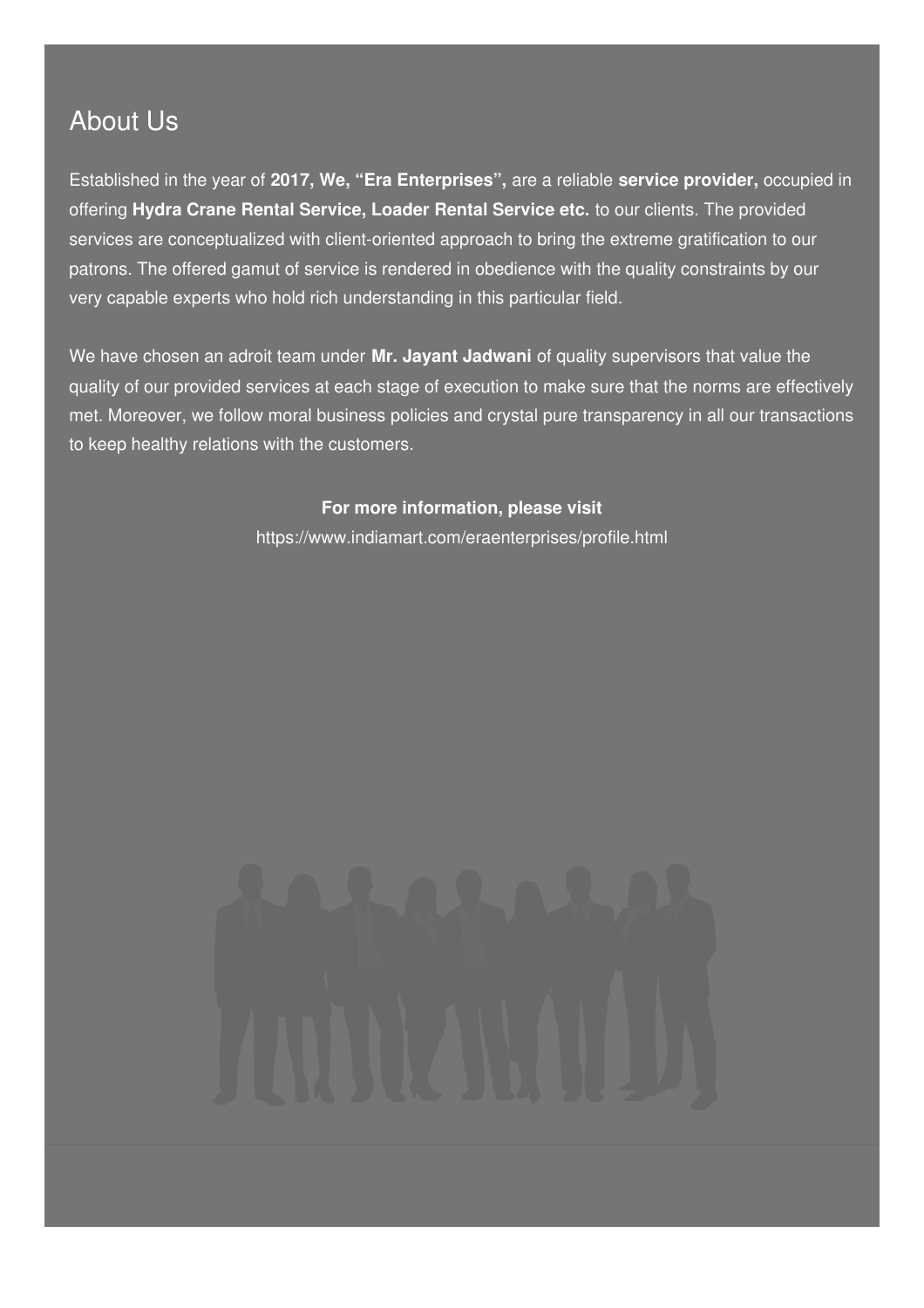#### **OTHER SERVICES:**



Wirtgen Cold Milling Machine W130CF Rental Services



**Cold Milling Machine Rental** Service



Ajax Flori Self Loader Rental Service



Single Drum Soil Compactor Rental Service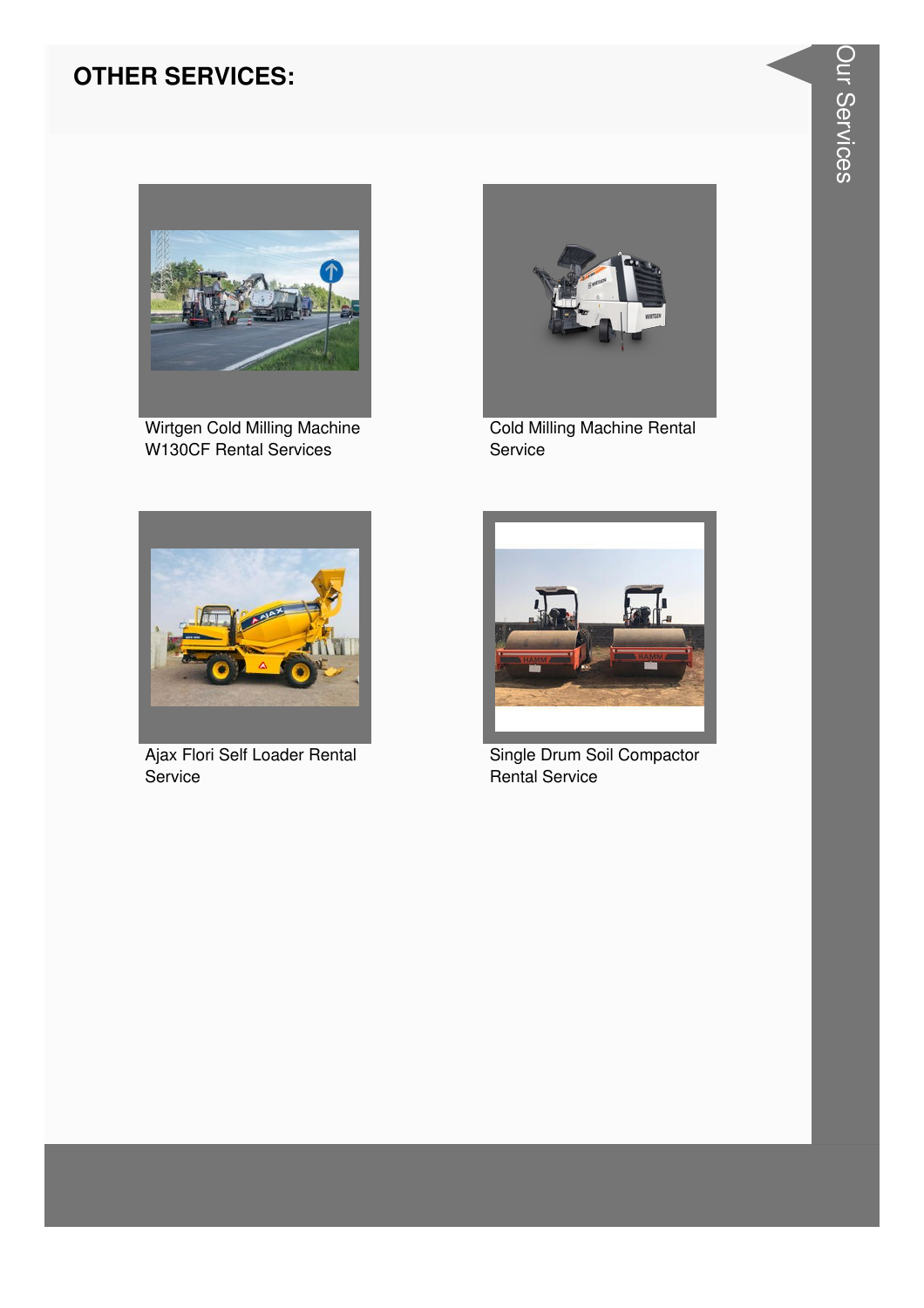#### **OTHER SERVICES:**



Mobile Hydraulic Crane Rental Service



New Generation Hydra Firana **Rental Service** 



**Cat Skid Steer Loader Rental** Service



**Tractor Grader Rental Service**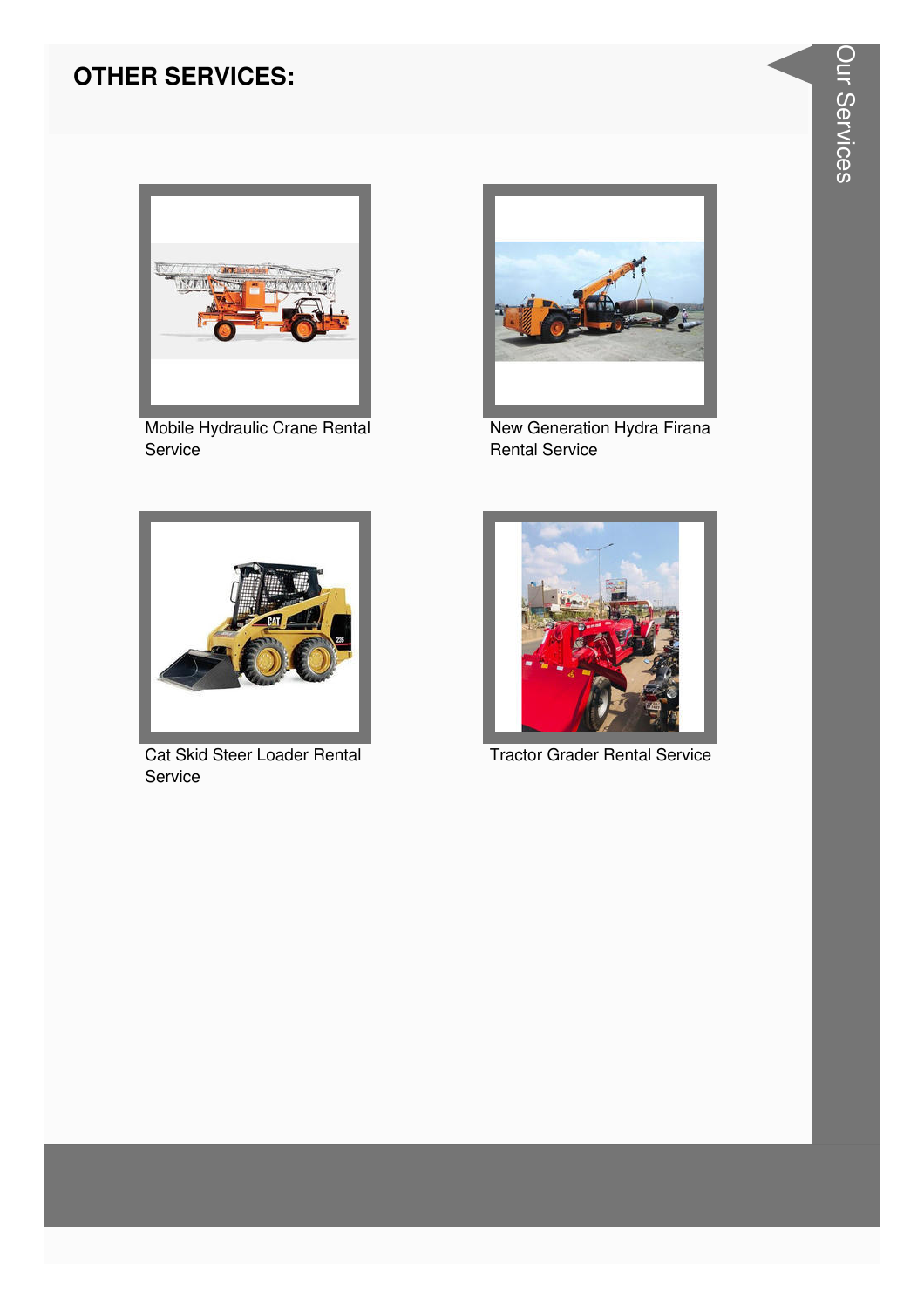## Factsheet

| Year of Establishment            | : 2017              |
|----------------------------------|---------------------|
| <b>Nature of Business</b>        | : Service Provider  |
| <b>Total Number of Employees</b> | $: 11$ to 25 People |